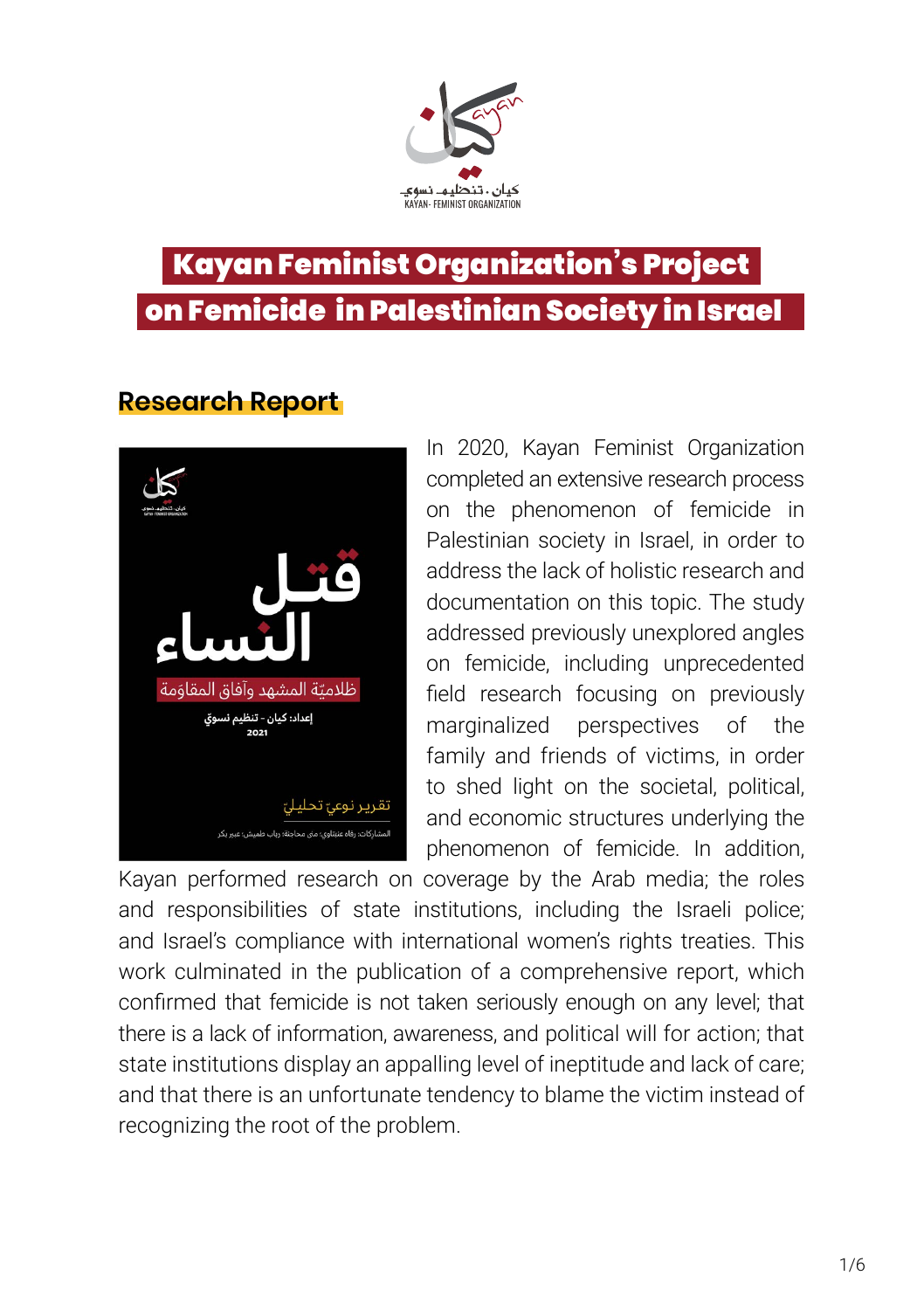The report confirmed through hard facts and holistic analysis what our work in the field had already revealed to us about gender-based violence on all levels, and presents a clear message without any room for argument. That is, our analysis of both the field research and the quantitative research provided mutually reinforcing data, which pointed to an undeniable conclusion: that femicide is a reflection of societal-level problems and the tyranny of the patriarchy, and that both society and state are failing in their moral and legal duty to keep Palestinian women .safe

**Link:** Kayan's report on femicide (full report in Arabic: English summary on p. 86)

#### **Conference Press**

Our report was presented in an international press conference held on 12 April 2021. We hosted approximately 120 people (about two-thirds in person and one-third over Zoom), including over a dozen representatives of various media outlets (both Arabic and Hebrew), many international and diplomatic attendees, and several grassroots women representing Jusur Forum and the local groups. We invited our partner from the West Bank, Women's Centre for Legal Aid and Counselling (WCLAC) to join our press conference. Its general director, Randa Siniora, shared the perspective of a feminist NGO working in the West Bank on the topic. Our press work resulted in 25 media reports in Arabic, 3 in Hebrew, and 1 in English, and the conference was broadcast live in Facebook and has reached approximately 5,000 views.



- Link: Newsletter announcing the report and press conference, with link to full conference recording (English)
- Link: Newsletter announcing the report and press conference, with link to full conference recording (Arabic/Hebrew)
- Link: Press release about press conference (English)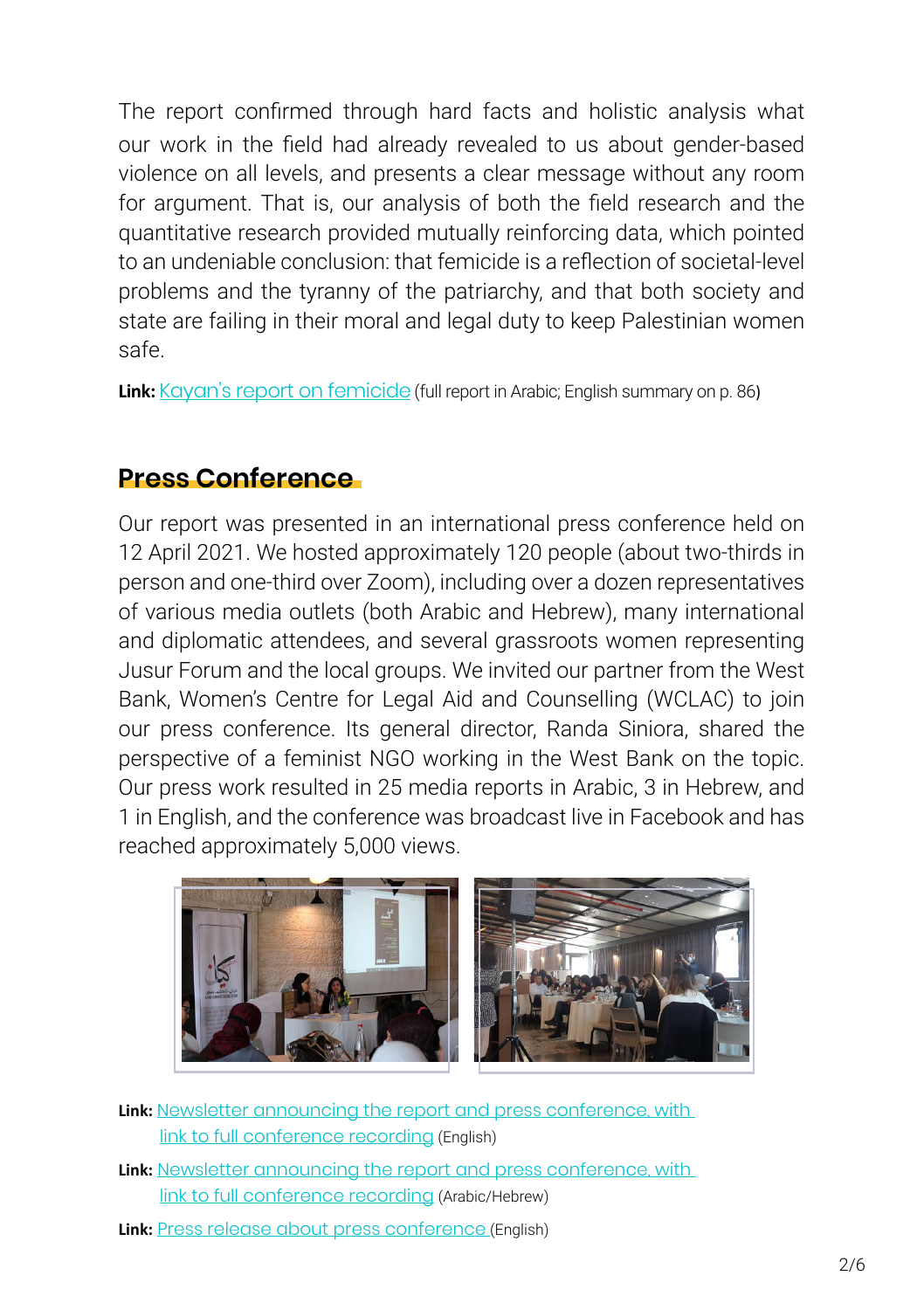### **Advocacy**

Kayan's research exposed the ineffectiveness and lack of care displayed by Israeli state institutions, including the police, Attorney General's office



and Ministry of Justice. Families gave testimonies of incompetent and even corrupt police work, which underscored a nationwide trend of institutionalized discrimination in cases of violence in Palestinian society and specifically against Palestinian women. Part of our research included direct work with the Israeli police. Under the Freedom of Information Law, we requested data from the Israeli police

about femicides of Arab women from the past five years. All we received back from multiple attempts were minimal and vague data, along with a lot of excuses. We pursued our inquiry to higher up offices, always receiving the same result. In response, we petitioned the Jerusalem District Court to oblige these bodies to provide more precise details. We have since received two updates from the Ministry of Justice: one in June 2021 and one in October 2021. Both of these updates provided some, but not a lot, of data. Our legal advocacy in this area is still ongoing.

- Link: Newsletter with link to press releases in 3 languages about response from Ministry of Justice (June 2021)
- Link: Newsletter with link to press releases in English and Arabic about second response from Ministry of Justice (October 2021)

### **Ongoing Awareness-Raising Efforts**

Kayan has engaged in ongoing efforts to raise awareness about our findings on femicide, as well as ongoing advocacy efforts every time another Palestinian woman is unfortunately murdered in Israel. We have done so on several levels: 1) by spreading societal awareness within the grassroots, through our local women's groups and Jusur Forum of grassroots women leaders; 2) through media work, including social media work; 3) through disseminating our report to other Palestinian NGOs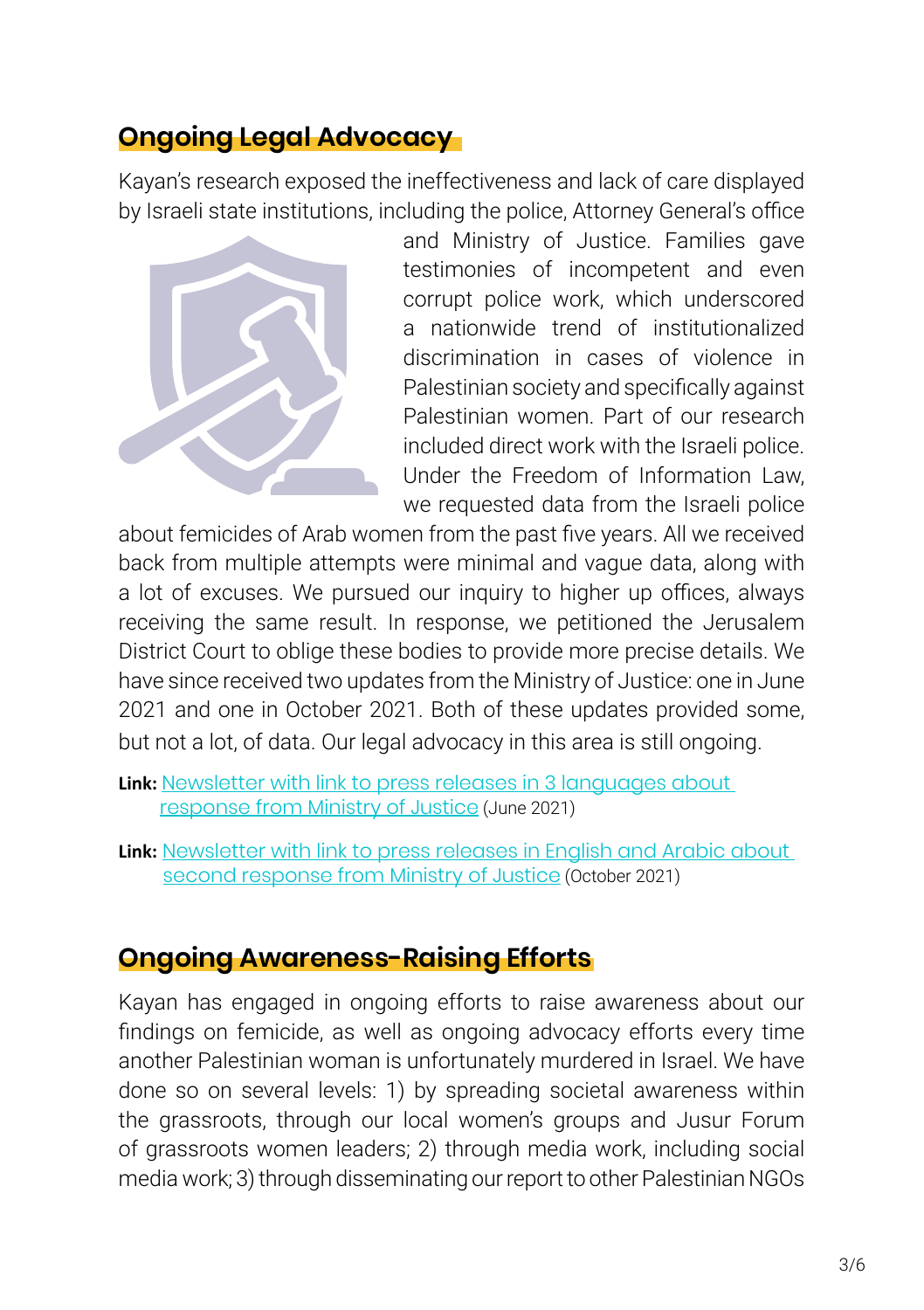doing feminist/human rights work; and 4) through international advocacy, such as connecting with embassies, working with NGOs throughout the Arab world, and sharing our expertise through our special consultative status with the UN Economic and Social Council (ECOSOC). We are currently engaging in a social media campaign using stories to raise awareness about five important topics related to our work on femicide.

Link: Report submitted to the UN Special Rapporteur on violence against women (this information informed her presentation on femicide to the General Assembly in the Fall 2021 meeting)

Link: Album with images used in our current social media campaign

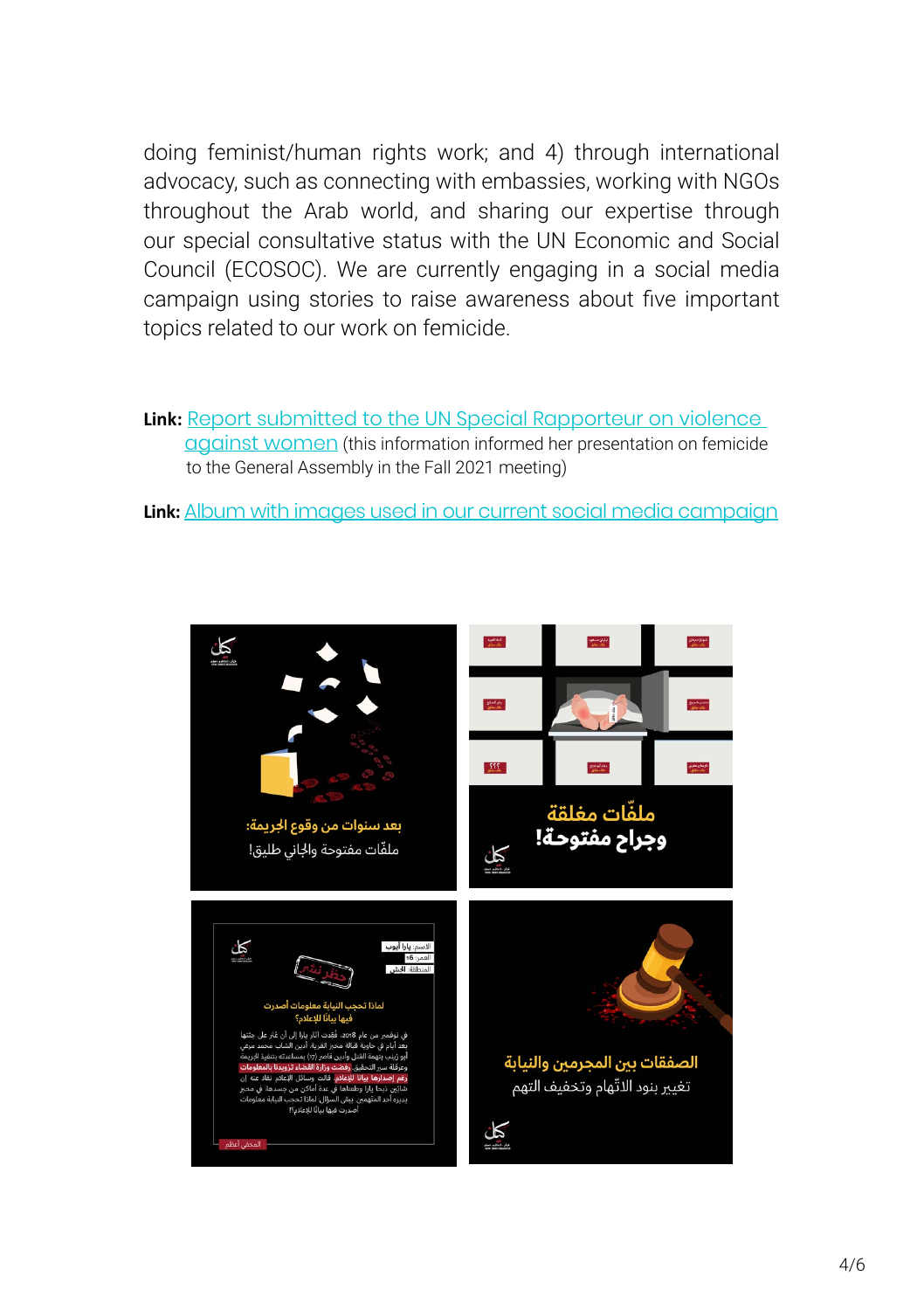### **Supporting Families of Murdered Palestinian Women**

Every time a new femicide occurs, Kayan documents the case to ensure that data is accurately captured for advocacy and research purposes. On a case-by-case basis, Kayan also provides legal and emotional support for families of murdered Palestinian women. For example, Kayan has been assisting the family of Wafaa Abhara, who was murdered in Arrabeh in November 2020 by her husband, through the difficult process of participating in the court hearing of her murderer. In addition to providing intensive support and legal consultation to Wafaa's family, Kayan also organized a protest at the Haifa District Court on the first anniversary of her murder. Many people joined to express solidarity with Wafaa's family and to pressure the court for a transparent and fair judicial process that brings full justice to women facing domestic violence.